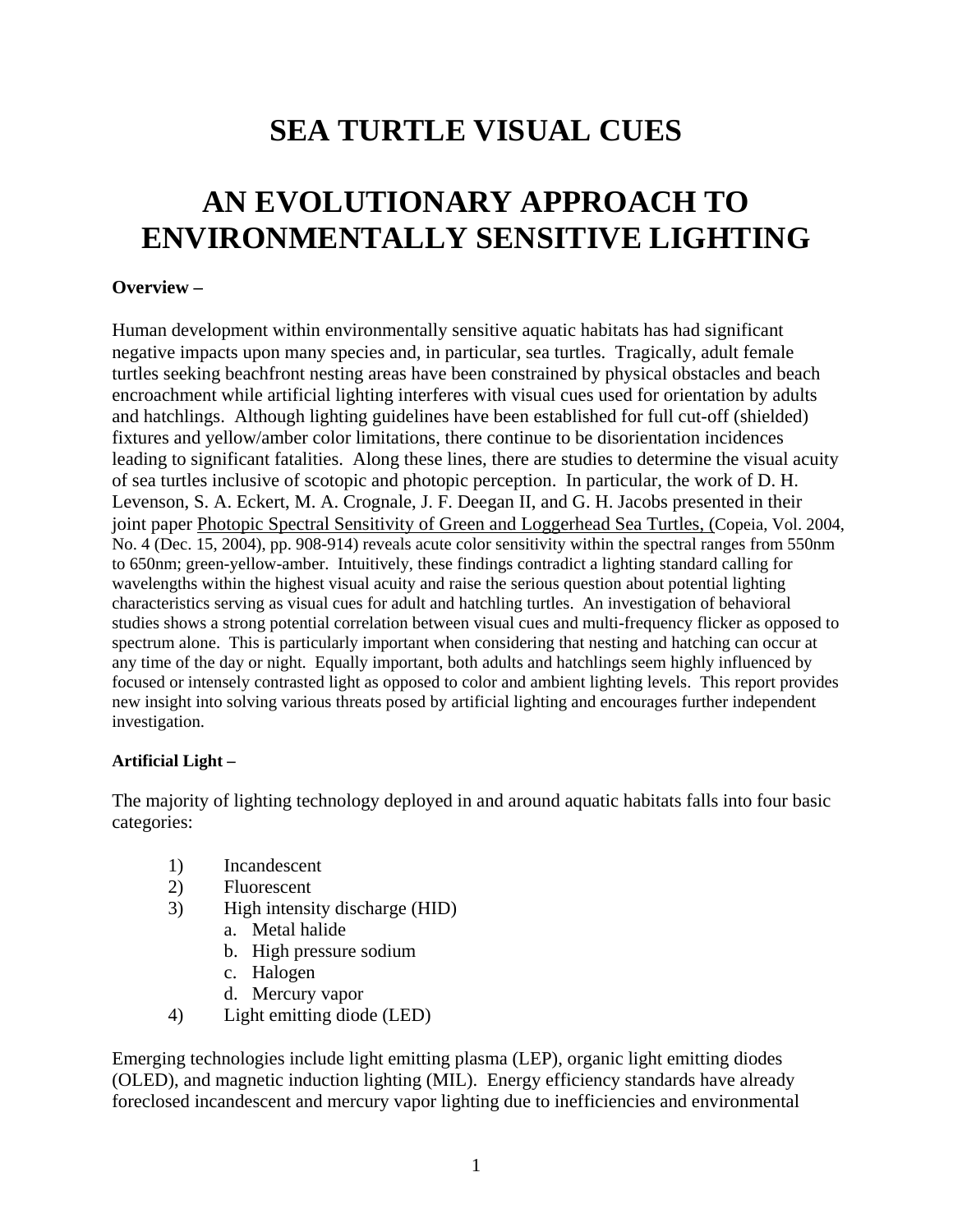toxicity. Of the remaining technologies, metal halide, high pressure sodium, and halogen all have very high heat profiles. Cool bulb technologies include fluorescent, LED, and magnetic induction (MIL). Of these, LED ranks the hottest followed by fluorescent and induction.

Ideally, the best artificial light for beaches and wetlands is no light at all. In the context of modernity, this is not an option. Alternatively, the next best solution is to work with the *lowest lighting levels* that provide reasonable human visual acuity where necessary. Each of the mentioned lighting technologies displays distinct characteristics including:

- Color temperature (measured in degrees Kelvin)
- Flicker or strobe rate associated with 50 or 60 hertz
- Intensity and glare
- Diffusion/Dispersion
- Contrast
- Visibility/exposure
- Bulb and ballast heat

Taken one at a time:

| <b>Temperature</b>  | <b>Source</b>                                          |
|---------------------|--------------------------------------------------------|
| 1,700 K             | Match flame                                            |
| 1,850 K             | Candle flame, sunset/sunrise                           |
| 2,700-3,300 K       | Incandescent lamps                                     |
| 3.000 K             | Soft (or Warm) White compact<br>fluorescent lamps      |
| 3,200 K             | Studio lamps, photofloods, etc.                        |
| 3,350K              | Studio "CP" light                                      |
| 4,100-4,150 K       | Moonlight                                              |
| 5,000 K             | Horizon daylight                                       |
|                     | Tubular fluorescent lamps or                           |
| 5.000 K             | cool white/daylight compact fluorescent<br>lamps (CFL) |
| 5,500-6,000 K       | Vertical daylight, electronic flash                    |
| 6,200 K             | Xenon short-arc lamp                                   |
| 6,500K              | Daylight, overcast                                     |
|                     | 6,500-10,500 K   LCD or CRT screen                     |
| 15,000-<br>27,000 K | Clear blue poleward sky                                |

#### **Color Spectrum and Temperature –**

Color – In lighting, color refers to the Kelvin scale representing the ideal "black-body radiator" that generates a particular hue or spectrum. An analogy would be a heated piece of iron that begins to glow red hot. As the iron is heated it changes from red to yellow and at its hottest point before melting it becomes white hot; meaning whitish blue. Oddly, the highest Kelvin temperature is considered cool or



cooler light whereas the lower Kelvin is warm or warmer. The measurement is on the Planklan Locus as seen in the graph. The table to the left identifies the general reference categories for the Kelvin scale from a match flame to the sky on a clear day viewed toward the North or South Pole. The range from 4,100K to 4,150K may be of particular interest since it is associated with moonlight. However, this is not an accurate representation of the moon's color spectrum because it centers around the rising temperature

or "red moon" as opposed to a full moon above the horizon.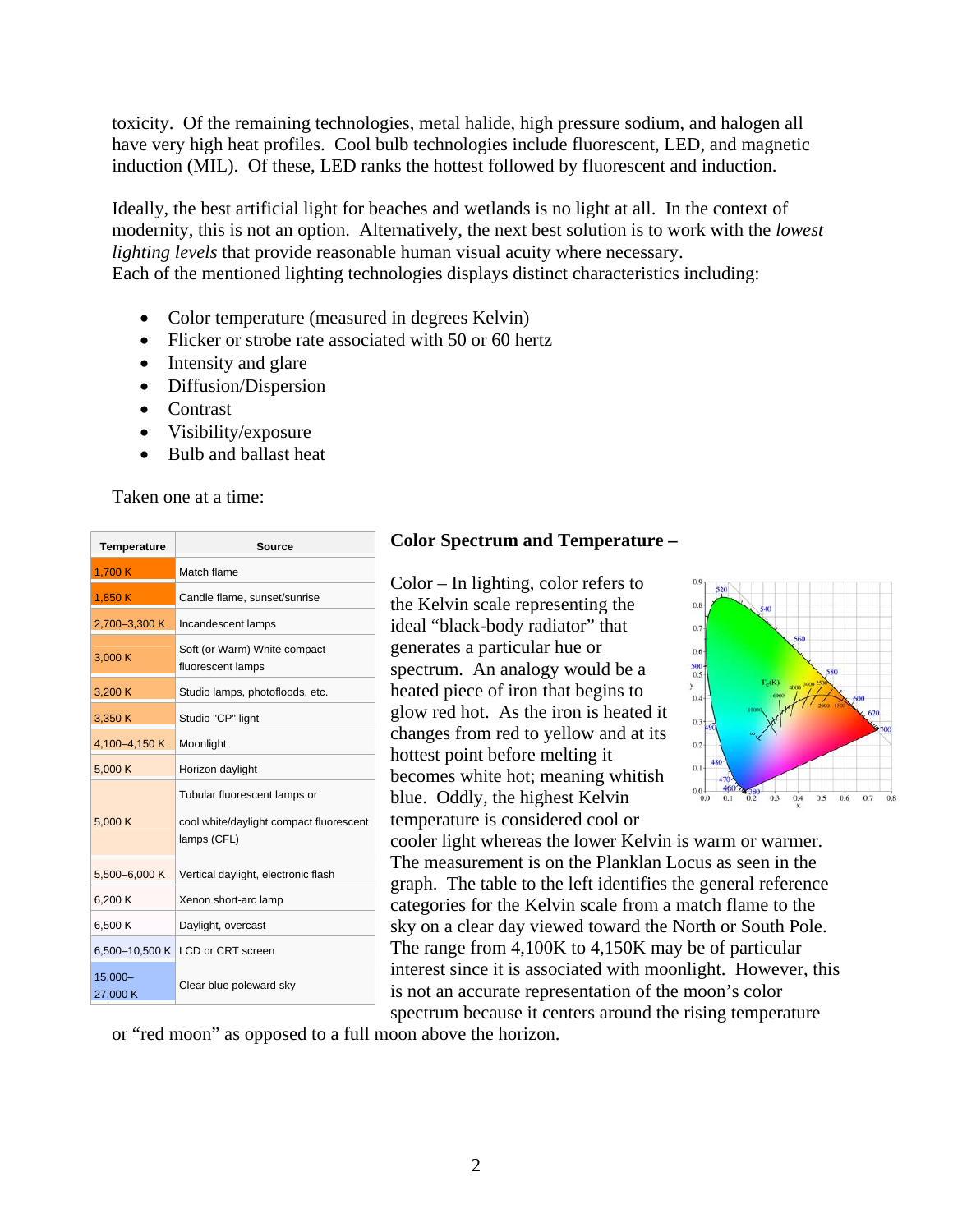Daylight takes on different color temperatures relative to time, season, direction, and atmospheric conditions. A bright clear sunny day may register 10,000 - North Light (Blue Sky)<br>10,000 K whereas a bright overcast day might drop  $\frac{10,000}{9,000}$  - North Light (Blue Sky) to 6,500K. A great deal of attention has been paid to "full spectrum" lighting that mimics sunlight at sea level. Unfortunately, there is no standard for a full spectrum delineation and the color temperature of such light sources can widely vary. There is a consensus that 6,500K represents the most ideal color temperature for a full spectrum categorization.

orange/red temperatures from 2,500K and down.

Dusk and moonlight represent unique lighting falling into the monochromatic grays and bluegrays.

Understanding color temperature is important because it is believed to be one of the mechanisms used by sea turtles to locate beaches and water. A majority of nesting and hatching takes place during the evening. If color temperature and associated spectral output plays a role in orientation, avoiding certain wavelengths may serve to mitigate some of the adverse artificial lighting effects.



Metal halide lighting exhibits distinct spectral bias with significant light in the violet and near ultraviolet (UV) range and equally large amounts of output in the red and infrared range. These ranges have advantages based upon research to determine the photopic sensitivity of sea turtles that falls in the mid ranges of yellow and orange. However, this same sensitivity is exhibited by humans. In order to adequately light areas for human activities, higher overall intensities are required; i.e. greater power and lumen output.

Newer LEDs display a spectral bias in the UV and blue range. Like metal halide, the implication is that the lower sensitivity to short wavelengths will be less obtrusive. Although LEDs can be combined or filtered to produce various color temperatures, the nature of LED technology is to exhibit more output in the shorter wavelengths. Since LEDs are not as hot as metal halide, there is very



little output in the infrared range. LEDs are considerably more efficient in producing usable light that falls within the visual acuity of human vision. The dramatic dip in green/yellow is similar to metal halide and coincides with the findings of D. H. Levenson, S. A. Eckert, M. A. Crognale, J. F. Deegan II, and G. H. Jacobs.



Image courtesy of www.mediacollege.com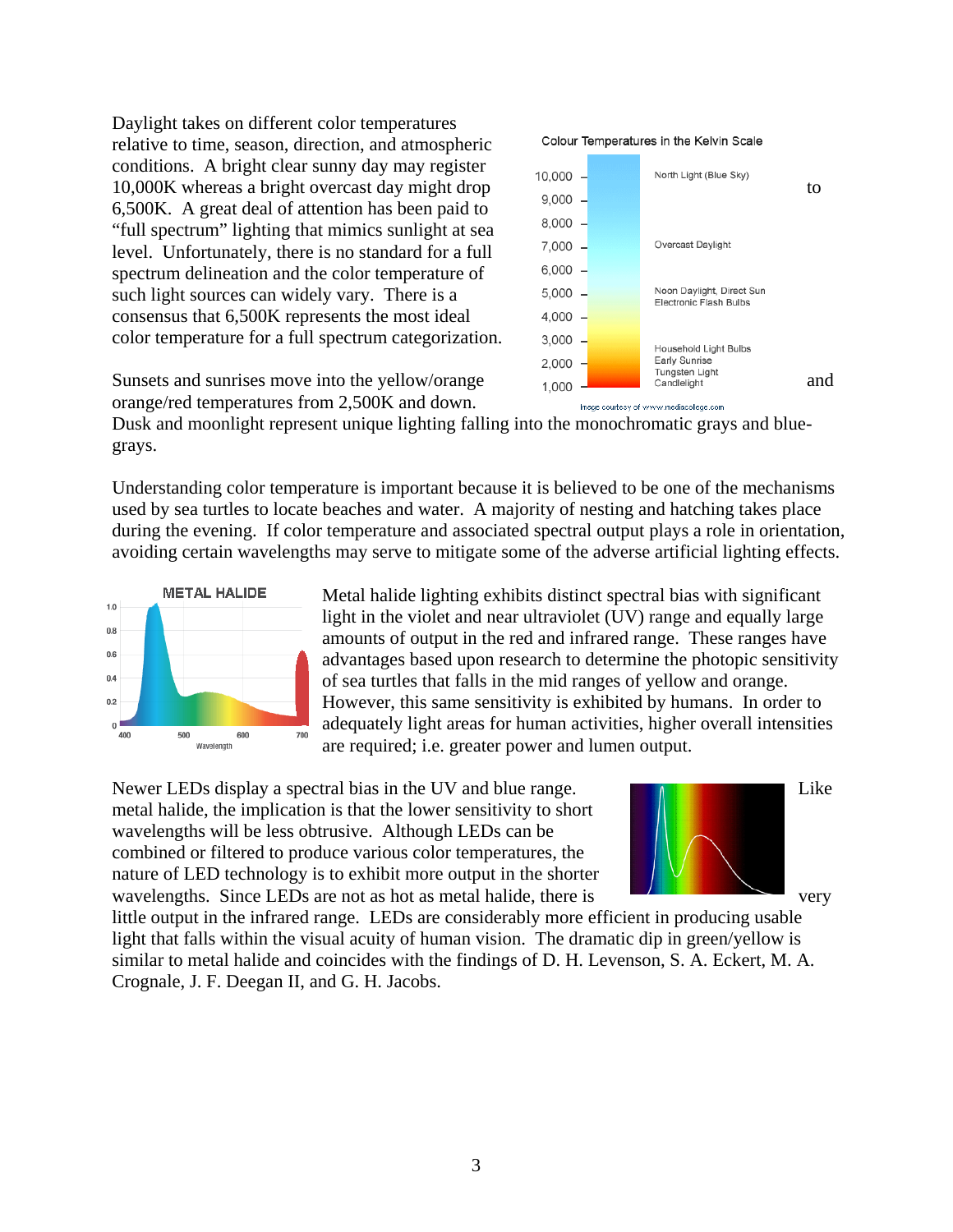

Port-Bright™ magnetic induction lighting (MIL) is a totally new approach to artificial lighting for ecologically sensitive aquatic habitats. It works on the principle of using *substantially less power*… 70% to 80% less than metal halide and a balanced spectrum with emphasis within the visual acuity of human vision, referred to as "visually effective lumens." (VEL) The use of this type of full spectrum light source adheres to recent findings about

the visual acuity of Loggerhead, Green, Leatherback, Hawksbill, and Ridley turtles. Color sensitivity declines below 440nm (Photopic Spectral Sensitivity of Green and Loggerhead Sea Turtles: Copeia, Vol. 2004, No. 4 (Dec. 15, 2004), pp. 908-914)

An empirically derived contradiction exists in the assumption that color temperature makes a difference when we observe nesting and hatching at all times during the day and night and at all phases of the moon. Adult females are able to lay eggs and navigate back to the water regardless of general lighting levels or the color temperature of ambient light. A great deal of study has been conducted to analyze moonlight that can have intensities up to 1 lux when full on a clear night. Most spectral analysis reveals a blue/white light when full and 30 degrees above the horizon. Like the sun, the moon is affected by the angle relative to the horizon and will change to an orange hue when wavelengths are extended by the Earth's atmosphere. There has been no definitive association between turtle spectral sensitivity and disorientation.

There have been "suggested" relationships between spectrum and turtle vision (The Suggested Effect of Lighting on Green Turtles Based on a Proposed  $V(\lambda)$  Curve: Neil Midolo, FIEAust, FIES, *Lighting Magazine*, Feb/March 2011). Evidence that turtles are tetrachromatic (4 types of cones) as opposed to trichromatic (3 types of cones) raises the question whether turtles can see in the UV range. The flicker electroretinography studies indicate the contrary despite evidence of tetrachromatic capabilities. (Ibid Copeia) An oil within the vitreous humor of Green and Loggerhead turtles is believed to filter out blue in order to provide contrast underwater. This is speculative, at best.

Absent any definitive proofs of the spectral effects upon orientation, Ultra-Tech™ Lighting tested a variety of color temperatures from 1,200K (very warm) to 15,000K (bright clear sunlight – blue sky). Contrary to current guidelines that call for amber or monochromatic light in the yellow/orange range, turtles appear unaffected by ranges from 6,500K through 12,000K. This is extremely important because color temperature can play a critical role in reflectivity off varying backgrounds. The Port-Bright™ "Turtle-Safe™" research shows that there is no single appropriate color temperature or spectrum that can generally apply to all lighting circumstance. Rather, there are appropriate spectrums for surfaces like roadway blacktop (asphalt) or white-top (concrete). There is the right spectrum for sandy white beaches versus black piers and bulkheads.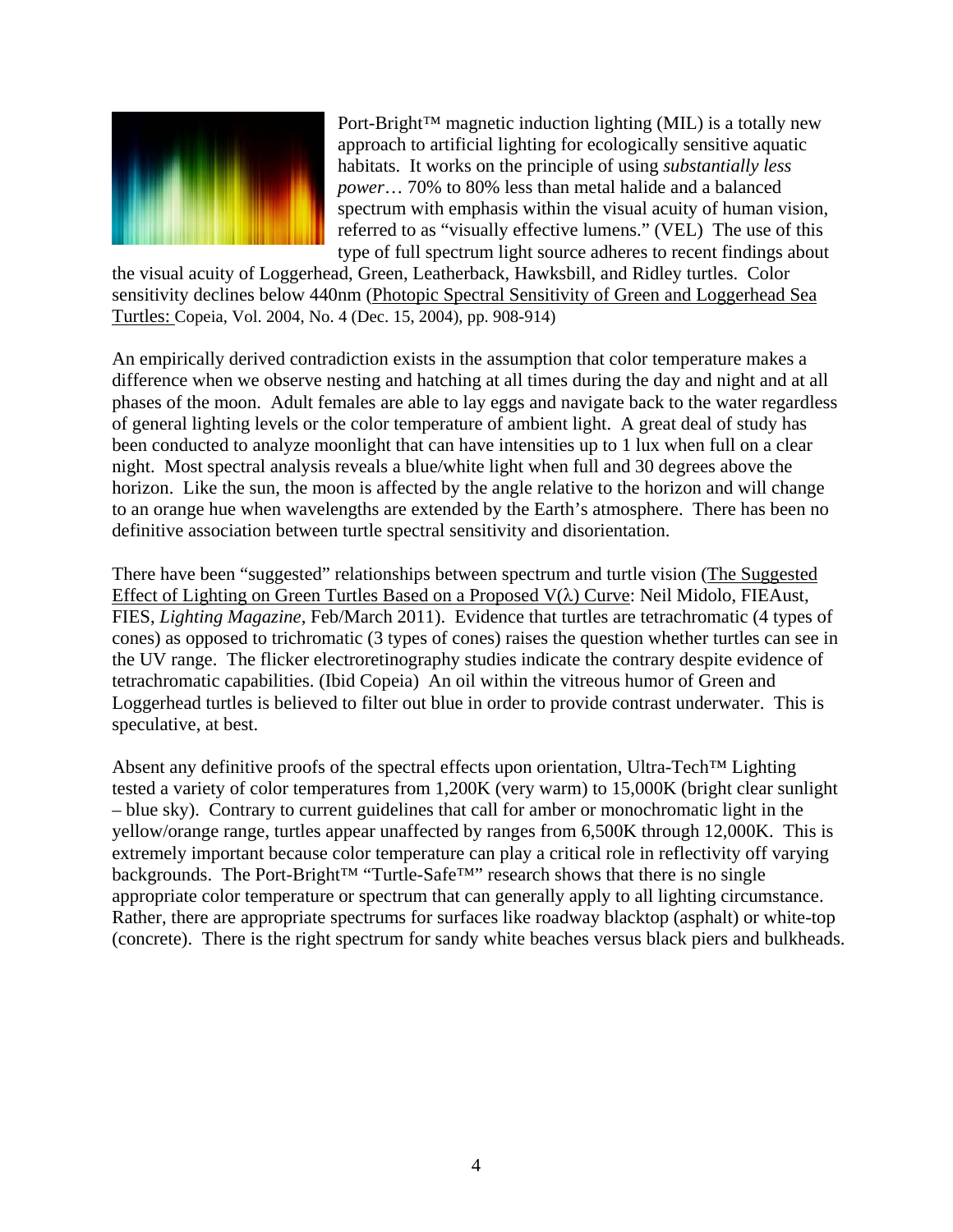Blacktop absorbs light. The objective is to provide the least amount of contrast with the highest *above surface* visual effect. This means objects moving above the road surface (traffic) will



have high visibility within the most sensitive human visual range while the road surface will not present a contrasted "target" for turtles' focal attention. Under natural light at sunset or sunrise, blacktop has little contrast with adjacent surroundings. Under these conditions, it is rare to see hatchlings attracted to blacktop roadway surfaces. Essentially, the road blends as the light creates a more

monochromatic environment. It is important to note that the light is diffused… non-focused. Thus, the lighting level is uniform between the road surface and the land. Since the surface is light absorbing, it will likely darken in advance of other surfaces as dusk fades into more complete darkness. In contrast, a road that is artificially illuminated with typical street lamps will display a series of hot spots where each of the fixtures is located. Unlike diffused natural light that lacks contrast, undiffused artificial light inherently creates focused visual fields regardless of



the backdrop. The effect of contrasted lighting is to provide a visual cue that may be similar to light reflected upon water. There is no uniformity in the presentation to suggest consistency. This is clearly a potential change from one environment, like dry land, to another that might be the sea.

This brings up observations of generalized environments and associated lighting interaction. Consideration must be given to scenarios that include:

- Water against a white sandy extended beach
- Water against a truncated white sandy beach
- Water against a bulkhead
- Water against a marsh/wetlands
- Water against a roadway
- Water against a bridge or pier
- Water around a platform (oil or other)

Each of these and other scenes create different contrast dynamics that have all generated confusion for adult female turtles and hatchlings. But by the same measure, each scene has also been well negotiated by adult and hatchling turtles. To the extent that there is major diversification between the contrasted boundaries, it is difficult to draw conclusions regarding artificial lighting other that the observations than high contrast is potentially disorienting.

#### **The Introduction of Strobe (Flicker) Effect –**

Lacking conclusive evidence of the spectral influence upon orientation and/or visual cues, the approach taken in the development of a more appropriate artificial light has been to seek correlations between characteristics of the natural environment and observed behavior. Using this data as a reference, what artificial lighting features correlate with observations? As often happens in science, the answer is indirectly derived.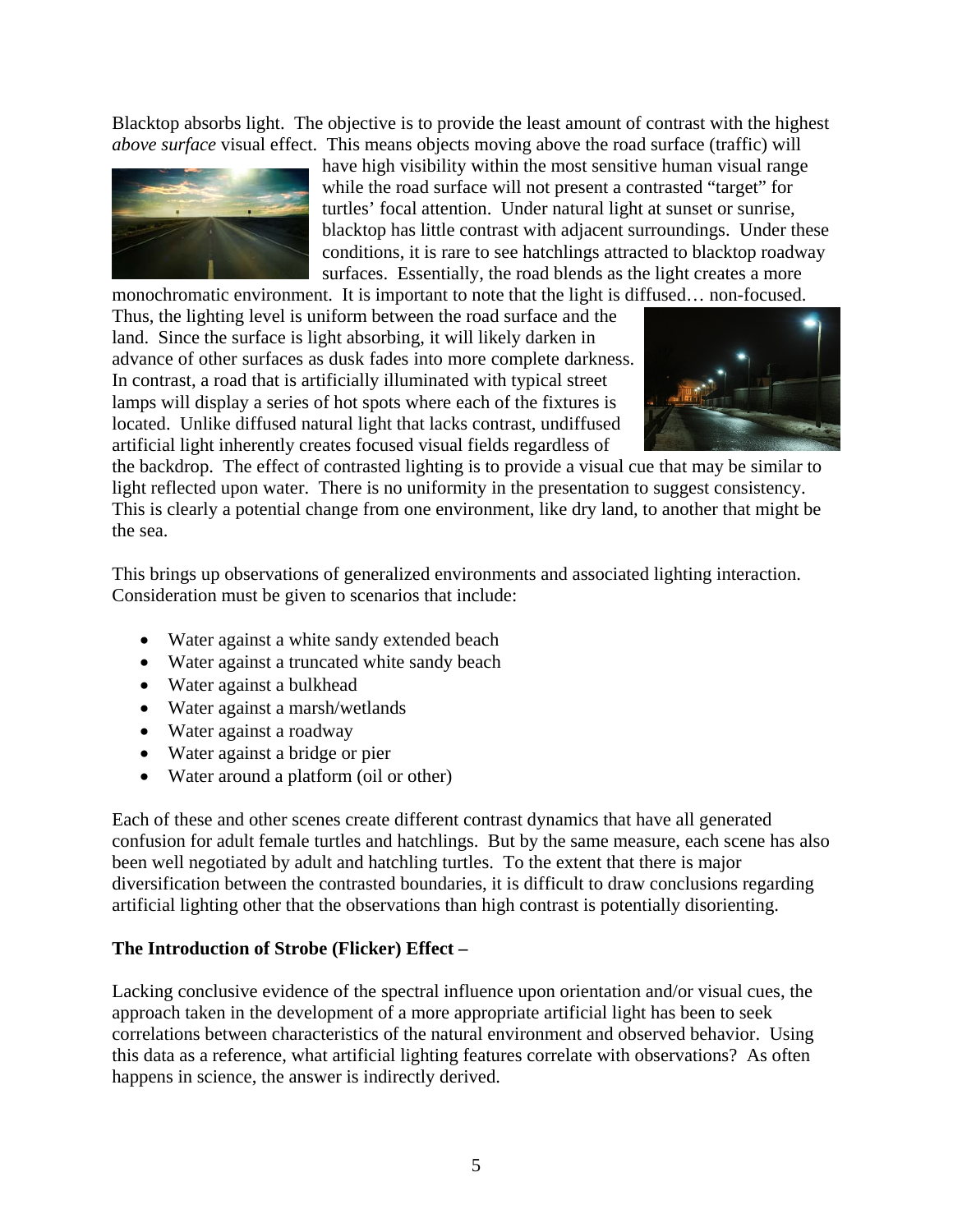In virtually all instances of natural moonlight and sunlight upon water, there is a reflective feature often called "shimmer" or "glistening." This occurs when the angle of the light source intersects an irregular



geometric surface relative to the water's plane. (*Measurement of Roughness of Sea Surface from Photographs of Sun's Glitter*: Charles Cox and Walter Munk,



Journal of the Optical Society of America, November, 1954) Examples include reflections seen on ripples caused by light to medium wind, reflections off undulating waves, and reflections off crested and broken waves. These reflections appear as sequenced intensity differentials regardless of spectrum. Depending upon wind speed and shore configuration, the direction, angles, and appearance of light will widely vary.

The Beaufort Scale was developed by Sir Francis Beaufort in 1805

to associate water surface conditions with wind speeds. It was used by sailors to judge wind speed in the absence of anemometers. For reference:

|                  | <b>Wind</b><br><b>Force</b> (Knots) | <b>WMO</b><br><b>Classification</b> | <b>Appearance of Wind Effects</b>                                                                                           |
|------------------|-------------------------------------|-------------------------------------|-----------------------------------------------------------------------------------------------------------------------------|
|                  |                                     |                                     | <b>On the Water</b>                                                                                                         |
| $\bf{0}$         | Less than                           | Calm                                | Sea surface smooth and mirror-like                                                                                          |
| 1                | $1-3$                               | Light Air                           | Scaly ripples, no foam crests                                                                                               |
| $\overline{2}$   | $4-6$                               | <b>Light Breeze</b>                 | Small wavelets, crests glassy, no breaking                                                                                  |
| 3                | $7 - 10$                            | Gentle Breeze                       | Large wavelets, crests begin to break, scattered whitecaps                                                                  |
| $\overline{4}$   | $11 - 16$                           | Moderate<br><b>Breeze</b>           | Small waves 1-4 ft. becoming longer, numerous whitecaps                                                                     |
| 5                | $17 - 21$                           | <b>Fresh Breeze</b>                 | Moderate waves 4-8 ft taking longer form, many whitecaps, some spray                                                        |
| 6                | 22-27                               | <b>Strong Breeze</b>                | Larger waves 8-13 ft, whitecaps common, more spray                                                                          |
| 7                | 28-33                               | Near Gale                           | Sea heaps up, waves 13-19 ft, white foam streaks off breakers                                                               |
| $\bf{8}$         | $34-40$                             | Gale                                | Moderately high (18-25 ft) waves of greater length, edges of crests begin to<br>break into spindrift, foam blown in streaks |
| $\boldsymbol{9}$ | $41 - 47$                           | <b>Strong Gale</b>                  | High waves (23-32 ft), sea begins to roll, dense streaks of foam, spray may<br>reduce visibility                            |
| <b>10</b>        | 48-55                               | Storm                               | Very high waves (29-41 ft) with overhanging crests, sea white with densely<br>blown foam, heavy rolling, lowered visibility |
| 11               | 56-63                               | Violent Storm                       | Exceptionally high (37-52 ft) waves, foam patches cover sea, visibility more<br>reduced                                     |
| <b>12</b>        | $64+$                               | Hurricane                           | Air filled with foam, waves over 45 ft, sea completely white with driving<br>spray, visibility greatly reduced              |

We are concerned with Force 1 through Force 5. Winds above Force 5 generally cause sea conditions that are not conducive to coming ashore to lay eggs. Higher winds would be problematic for hatchlings as well.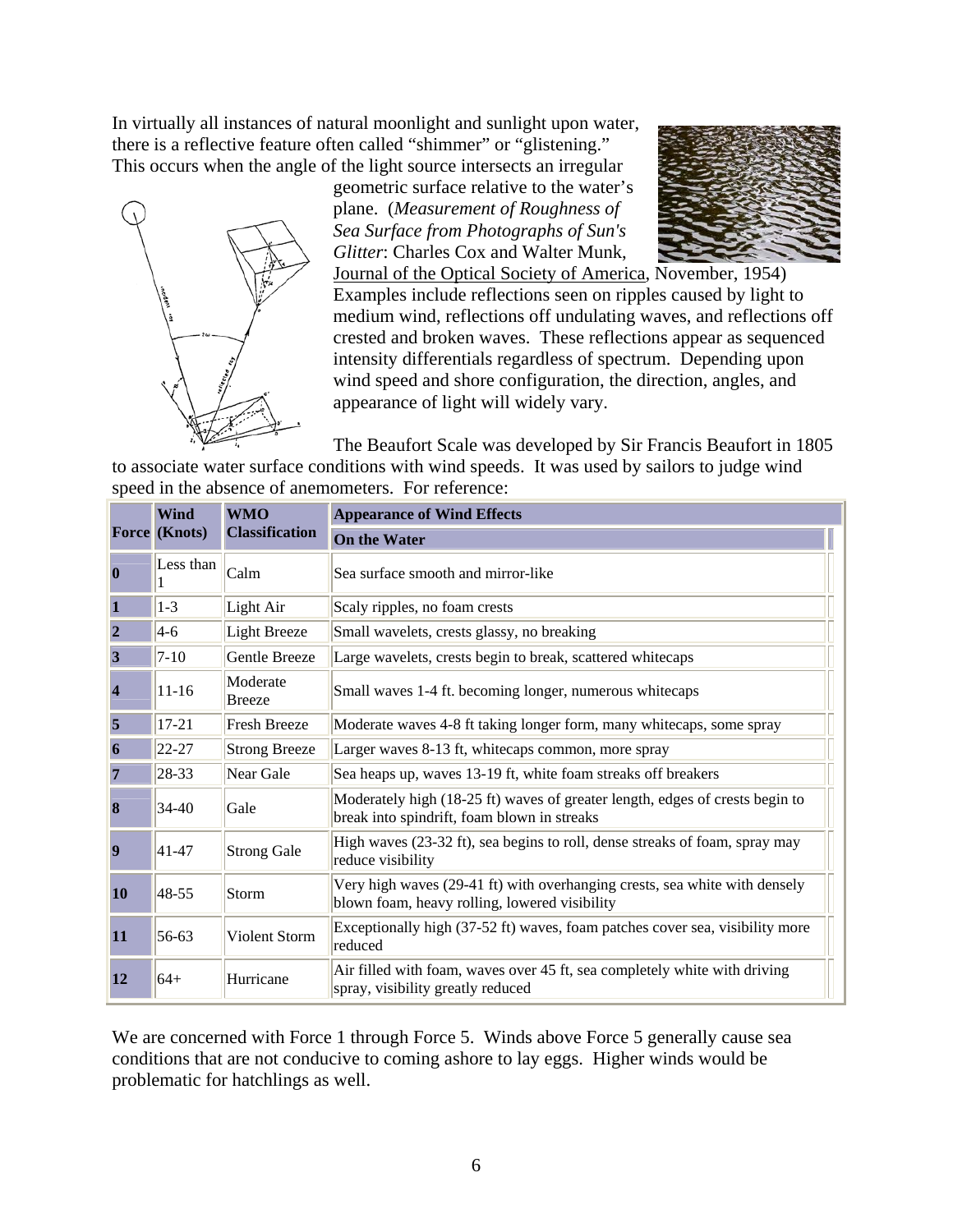In all instances from Force 1-5 there will be wave amplitude and frequency. Each will influence the flicker effect generated by the water. Thus, the shape of the shoreline, water depth, subsurface features, and wind will generate different lighting from the sun, moon, and artificial sources. Timing measurements taken using a stop watch and strobe light reveal the following approximate frequencies along a shoreline:

| Force | <b>Frequency</b>                   |
|-------|------------------------------------|
|       | $0.7$ cps                          |
| 2     | $20 \text{cps} \sim 60 \text{cps}$ |
| 3     | 5cps~10cps                         |
| 4     | $1cps - 4cps$                      |
| 5     | $0.5$ cps~4cps                     |

A subset of strobe measurements shows surface ripples reflect from 30cps to as high as 160cps. Higher frequencies are identified as shimmering water.

Researchers have posed the possibility that the sound of waves is used by hatchlings to find the water. Since sound is not consistent relative to the Beaufort Scale and artificial light is believed to disorient hatchlings, an empirically derived conclusion is that *the primary visual cue* for locating the water is the shimmer or vibration of light that is unique relative to the shore. Any use of sound or smell would be additive.

Clearly controlled experimentation is required. Still, the associated behavior appears supportive while anecdotal evidence is logged in observations made through all lighting conditions; natural and artificial. This raises the question, "What does artificial lighting have in common with the potential correlation?" Intriguing evidence emerges from shared characteristics of common artificial light and, most notably, fluorescent and LED sources.

Alternating current (AC) in the United States operates at 60Hz. In other countries it is either 60Hz or 50Hz. This produces an inherent flicker between 60cps and 120cps in all fluorescent and LED lighting. While incandescent lights can exhibit flicker, it is usually not as pronounced and occurs when lights are dimmed. Flicker is found in high pressure sodium and metal halide fixtures as well.

When a beach is backlit from the land (opposite the water), turtles appear unaffected. The characteristic of such light… regardless of spectrum and color temperature… is its uniformity and lack of flicker. The fact that such light, even when sharply contrasted against the shoreline, does not disorient hatchlings or obscure the beach from adults is a basis for concluding that flicker may play the dominant role. The 60cps to 120cps flicker inherent in LED and fluorescent lighting coincides with the frequency of reflection off water at Force 2 winds, however, there is a superset of reflection observed from Force 2 through Force 5 (Ibid Cox & Munk).

Flicker perception in turtles may be more acute than for humans and other land mammals. Flicker has been shown to disrupt distance perception for birds of prey. A strobe light stops perceived action and interferes with the brain's visual interpolation. We can speculate that there are equally dramatic effects upon turtles. The problem of flicker in LEDs is so pronounced that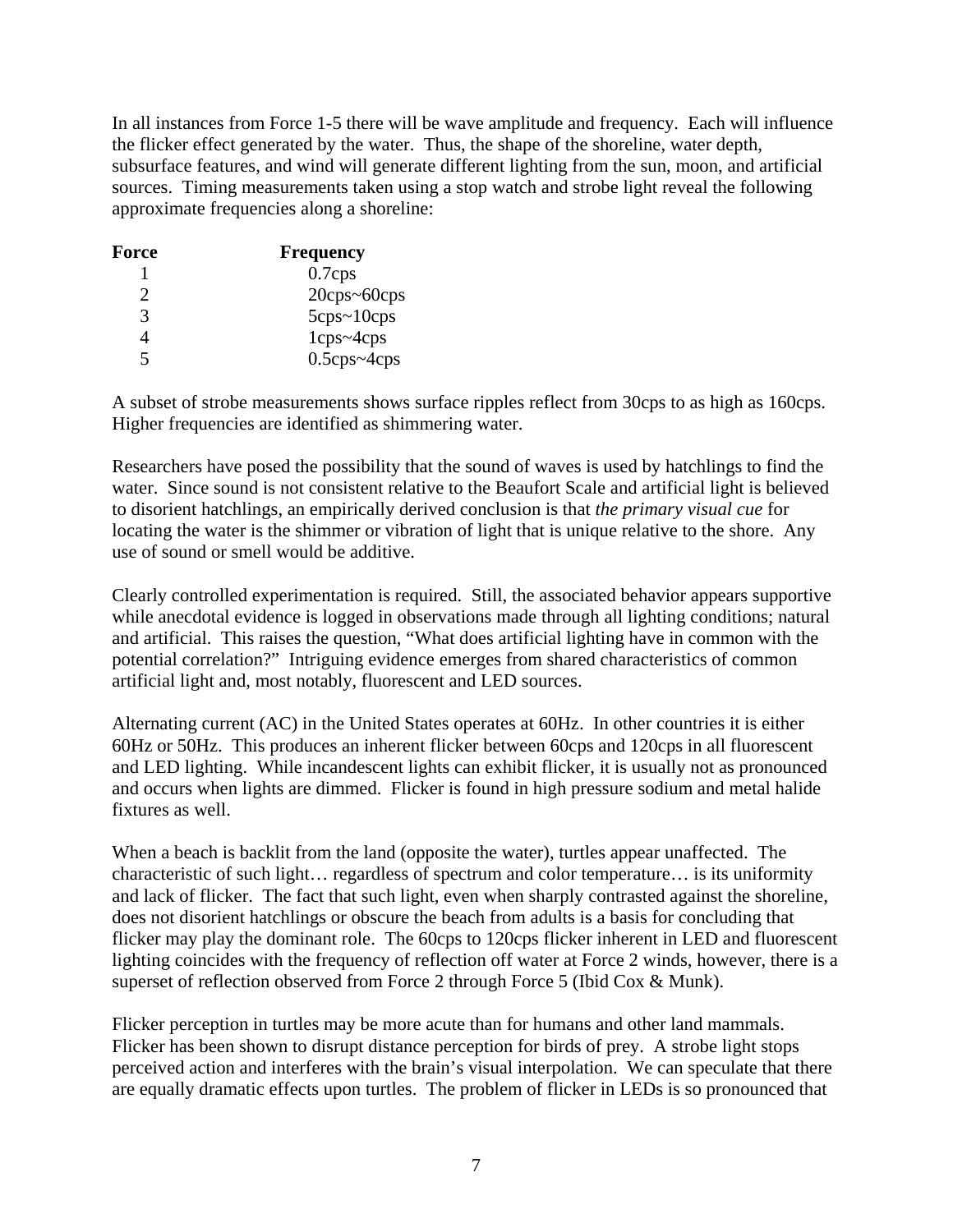the IEEE Standards Working Group, IEEE PAR1789 is "Recommending practices for modulating current in High Brightness LEDs for mitigating health risks to viewers." This process has been put in place to advise the lighting industry, ANSI/NEMA, IEC, EnergyStar and other standards groups about the emerging concern over flicker in LED lighting.

Measured peak to trough, the dip in lighting intensity can be considerable. The coincidence of frequency to potential visual cues used by hatchlings establishes a precedent for avoiding all lighting subject to strobe effect or flicker. This effectively excludes fluorescent, LED, most metal halide and sodium that have ballast frequency modulation.





principle of spinning high energy atoms within an induction loop (field) creates a constant light. There are no electrodes to vibrate nor does induction rely upon excited gases. It is the energy transferred from the atoms to the phosphorous. Port-Bright™ Turtle-Safe™ design relies upon a zero flicker rate to remove the possible confusion generated by conflicting visual cues. Port-Bright™ operates up to 350,000cps with silent drivers to avoid disturbing sound sensitive wildlife like bats.

### **Intensity and Glare –**

Behavioral observations reveal most sea turtle spicies can be directed using flashlights on a dark



night. There are numerous films of hatchling rescue operations where turtles were oriented towards the sea with various types of high intensity directed (focused) light. Using flashlights to direct sea turtles provides evidence that intense singular light sources will act as visual cues; particularly for hatchlings. There appears to be no difference in response when using

standard incandescent flashlights with color temperatures under 4,000K or newer LED flashlights with temperatures above 7,500K. Clearly, it is the singular intensity that attracts.

There are flashlights that use a red LED source which have are certified safe by the Imperiled

Species Management section of the Florida Fish & Wildlife Commission. The assumption is that turtles are undisturbed by the longer wavelength. Yet, these same flashlights have been used to guide hatchlings under certain circumstances. By the same standard, white lights used to film nesting females and hatchlings



at night have not interrupted normal and expected behavior. A noticed difference between light used by

professional camera crews and flashlights is the dispersion pattern and use of "scrims" and filters. These light reducing techniques are used to obtain correct exposure. In the process, they reveal a potentially critical element of turtle-safe illumination. Filmed from emergence through the "frenzy" movement into the water,

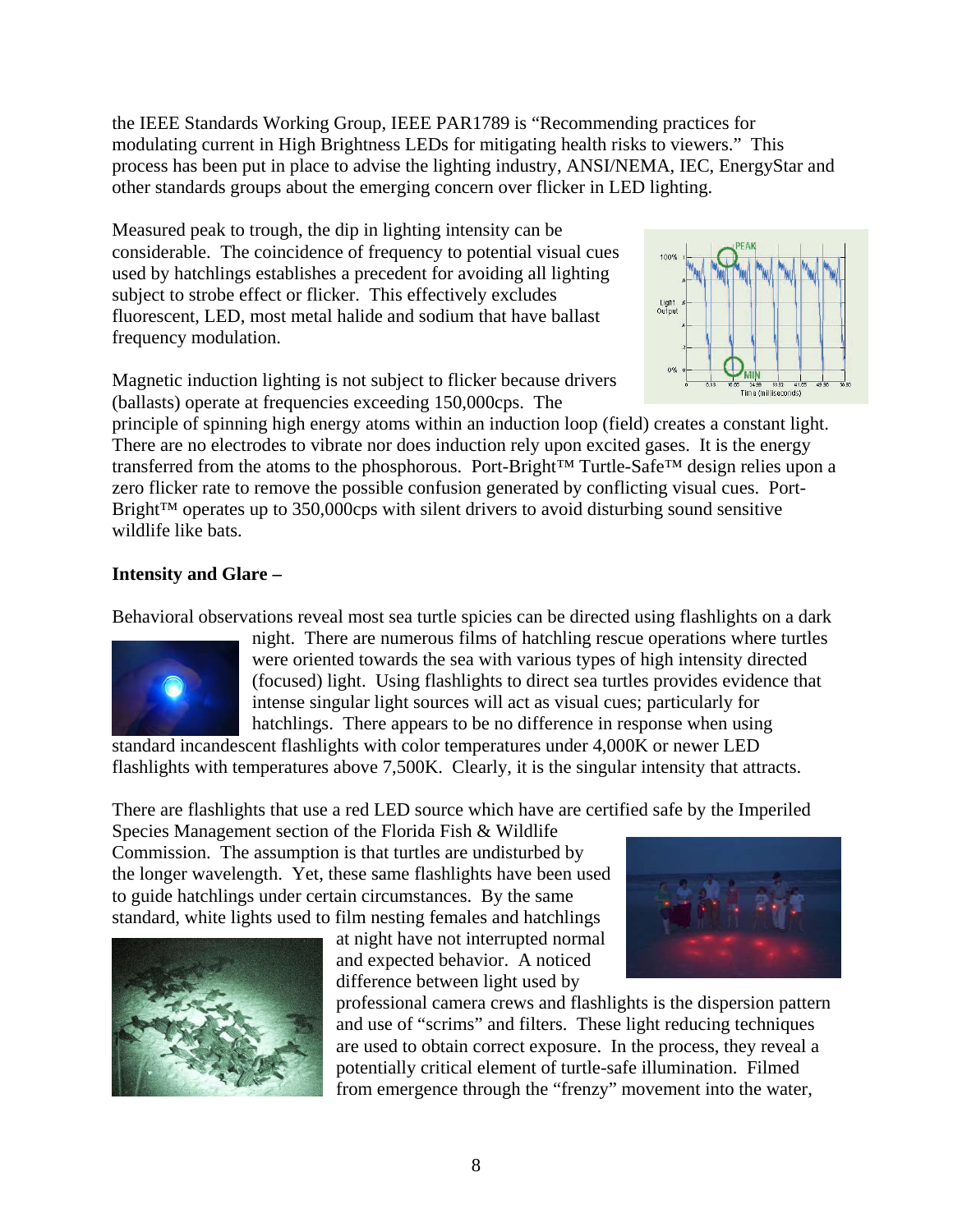coincidence that camera and video lighting specifically uses *non-flickering* light sources to insure smooth frame transitions without strobe. When flashlights are used to guide hatchlings, they are frequently waved back and forth in a way that might mimic undulating water.

camera lighting above 5,000K has consistently failed to disoriented hatchlings. It may not be a

#### **Diffusion/Dispersion –**

Given these observations, Port-Bright™ lighting uses a large format bulb that disperses light over a greater area than single light sources like metal halide, halogen, and sodium sources. The



intensity at the source is substantially reduced, yet the overall luminance remains high within the spectrally tuned range. To further decrease glare and act more like natural light, Port-Bright™ incorporates a nano-particle reflector that is tuned for the spectral properties of the bulb/driver set. The effect is to

scatter light as it emerges from the full cut-off fixture geometry. The more diffused the light, the less obtrusive it appears to be to both adults and hatchlings. Such light substantially reduces contrast between different surfaces; i.e. beach, roads, and water. By precisely shaping the reflector geometry, extraordinarily wide dispersion and uniform diffusion prevents over intensity and excessive glare.

Consider that sunlight bounces off a multitude of irregular surfaces and colors. The combinations and permutations of reflective angle, surface characteristics, and colors produce homogenized full spectrum light. Although the sun's angle to an object produces a shadow, the overall lighting appears uniform on a clear day or if there is a consistent overcast. The nano-particle diffusion reflector acts like the variety of surfaces in the typical outdoor setting and represents a departure from lighting norms. When the sun acts as a singular light source over water, the reflection angle invokes

shimmer that can be the visual cue used even as hatchlings emerge in broad daylight.

Port-Bright™ 60-watt dispersion floods can be used to observe hatchlings with no apparent disturbance or disorientation. Singular narrow dispersion light sources distribute light in inverse proportion to the distance from an object. This represents the fundamental physics of light. The strict physics does not necessarily coincide with visual perception which is both interpretive and interpolated. Experiments among all species including humans shows that the eye captures intermittent data that is constructed in "real time" by the brains optical processing. This means that higher contrast between objects will create a greater impression and emphasis in the interpretive and interpolative processes.

## **Contrast –**

This brings up the importance of contrast. How are hatchlings able to distinguish between the dark water, light sandy beach, and dark trees or vegetation inland from the beach? Based upon observation, the reflection



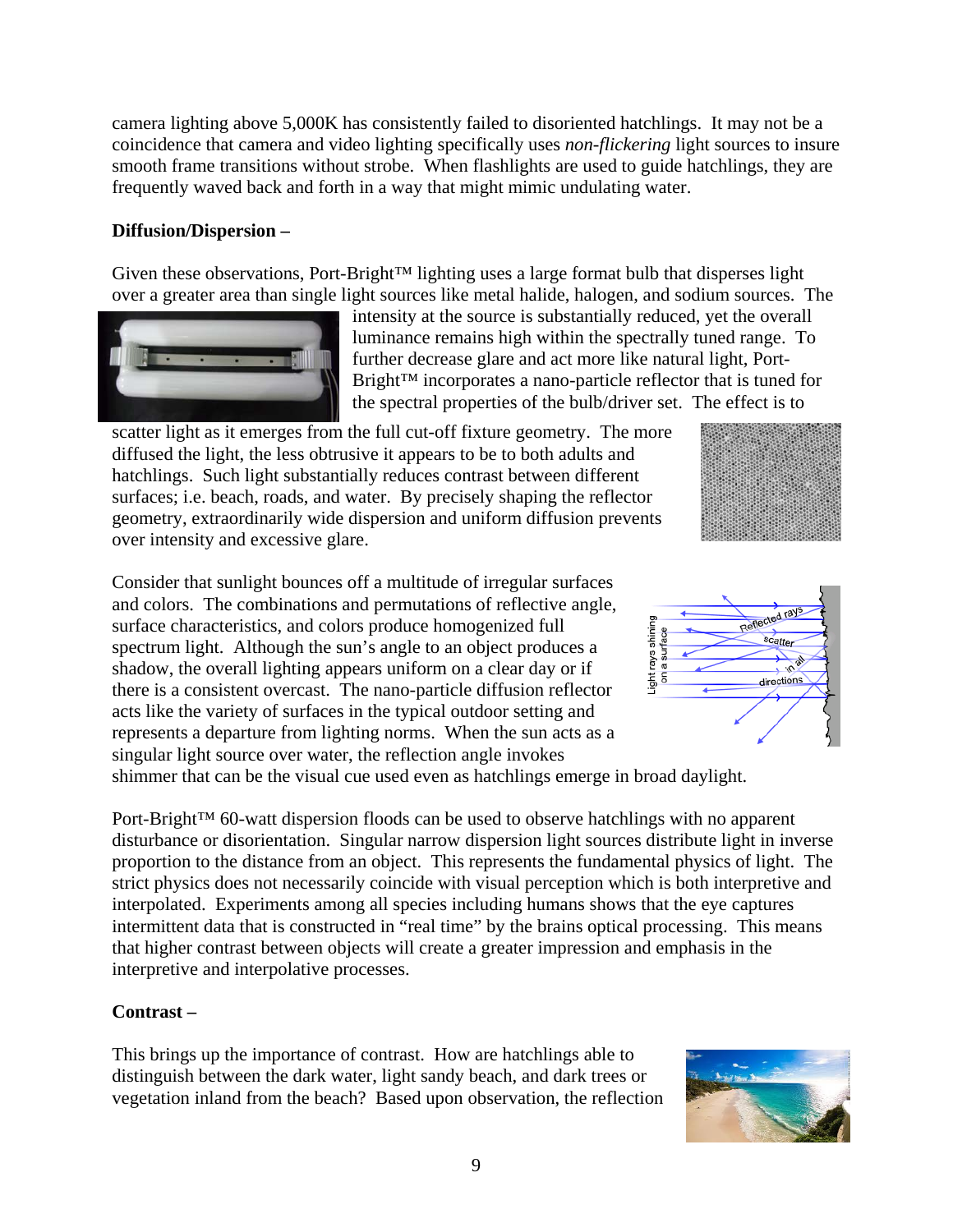off water is characteristically different from the inland absorption. Thus, there is powerful visual contrast between potential cues. In all instances other than urban proximity, three contrasting surfaces exist. Even the black volcanic sands of Hawaii provide a contrast against the water. The simmer on the water is unmistakable. This occurs throughout the angular orientation of the sun, moon, or artificial light source; i.e. the sun rises in the east and sets in the west. The water will be illuminated from its horizon or from the shoreline.

A previously mentioned, there are combinations and permutations of surfaces that can present challenges to adults and hatchlings.

- Water against a white sandy extended beach
- Water against a truncated white sandy beach
- Water against a bulkhead
- Water against a marsh/wetlands
- Water against a roadway
- Water against a bridge or pier
- Water around a platform (oil or other)

Each will respond differently to different spectrums depending upon the inherent colors and topology. Each will also present different contrasts under the same light. Notice the consistency

in the direction of hatchlings during the day with a clear sky and bright sun. What is the distinguishing contrast? Since there is no spectral selection under sunlight, the visual cue must be unrelated to color. We see strong contrast between the uniform and *unmoving sand* against the moving and brighter water. Keep in mind that the color difference between the sand that is white/gray and water that is white/blue is reasonably subtle.





At night, the contrast is equally apparent. The higher reflectivity of water consistently provide contrast even under minimal lighting. Indirect and direct moonlight have the same contrasting impact, distinguishing the water from the land. Again, it is the contrast rather than the color spectrum that differentiates surfaces and is likely to be the critical visual cue for finding the water. This implies that appropriate artificial lighting should provide the least delineable

contrast distortion, preserving the natural aspects of surface transition as much as possible. Unfortunately, aspects of lighting contrast have not been sufficiently studied to create a reliable knowledge base. For example, certain forms of artificial lighting from the shoreline that might be assumed to disrupt orientation appear to have little to no effect. One example is a light source that seems to mimic the moon on the water. In such a case, the assumed visual cue and contrast are preserved. The picture of lighting that illuminates the water provides an example.

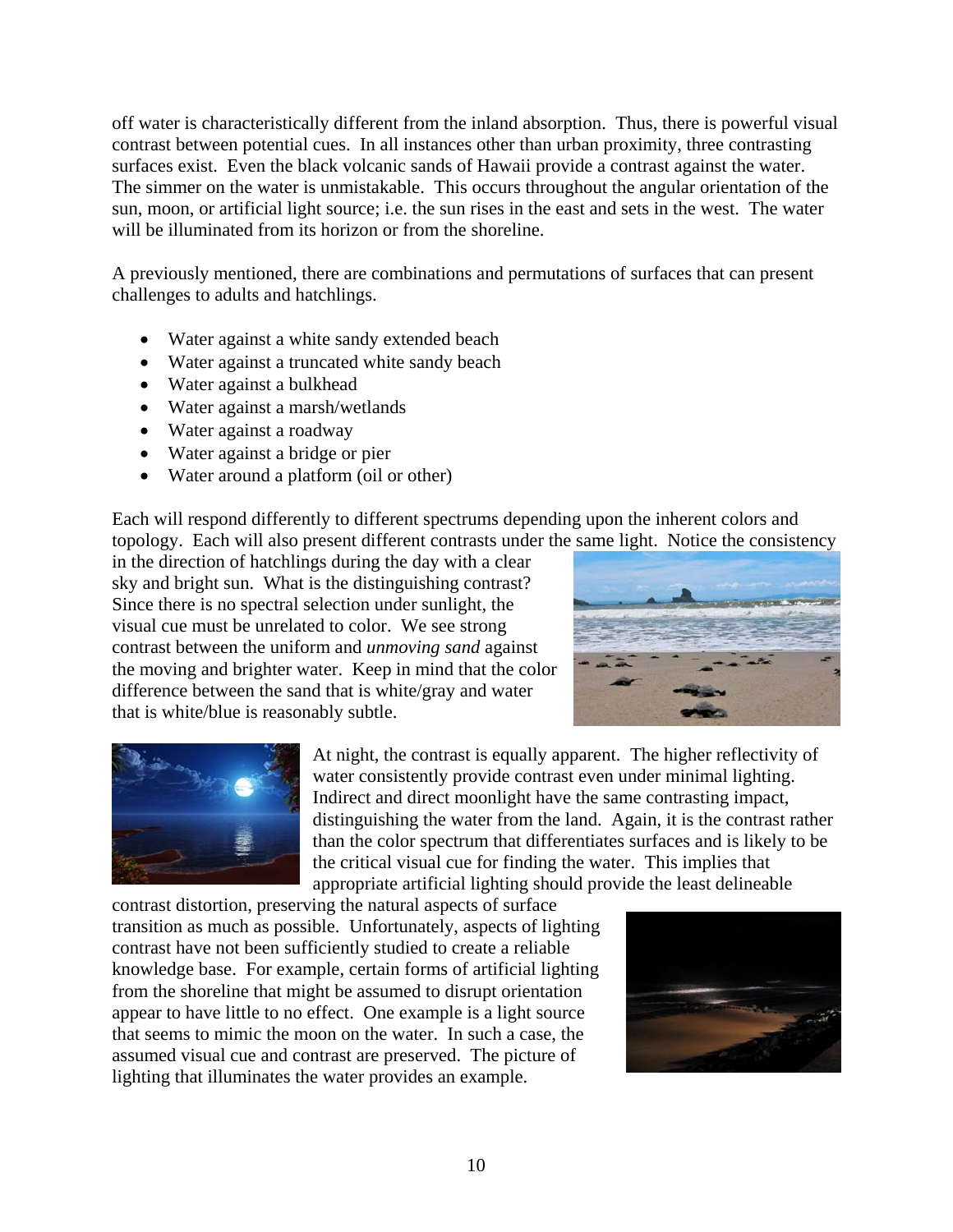Regardless of the contradiction, prudence dictates that such lighting *be avoided* because the particular case may be an anomaly.

The adverse impact of roadway lighting represents another exercise in contrast versus color.



Even with orange sodium lamps that are believed to be less obtrusive than metal halide, hatchlings make their way onto roads. Here, the problem may be the lack of a full cut-off fixture than presents distracting glare. Additionally, the spacing of lighting intensity on the roadway can cause confusion in immature special processing. Hatchlings have been exposed to light for only minutes before they must gain orientation. Instinctive inborn navigation is obvious.

When approaching any lighting challenge there must be elements of intuitive design used in constructing and conducting experiments. The environments are dynamic and do not lend themselves to perfect controls. This means street traffic cannot be isolated from an active causeway. Lamp fixtures cannot be swapped back and forth in an active environment. The challenge is significant.

### **Visibility/Exposure –**

Along the lines of contrast is lighting visibility and exposure. Without question, experiments with flashlights demonstrates that intense singular non-diffused light sources will attract hatchlings. Although still light in actual experiment data, preventing high visibility light from an undesired direction is a critical standard. Whenever possible, lighting should be directed away from direct view to avoid attracting or confusing hatchlings and adults.

Port-Bright™ fixtures are designed with full cut-off features to prevent "bleed" or generalized light pollution. This is the standard for aquatic environments. The lighting industry has adopted a new standard called the BUG rating; an acronym for Behind, Up, Glare. This rating is a composite of measurements for light bleed behind an intended target area, above (skyward), and the glare intensity. Port-Bright™ lights achieve zero values for backlighting (B) and up-lighting (U). The full diffusion reflector and large bulb format minimize glare (G) readings.

To be sure, there is little that can be done to combat human encroachment onto and into environmentally sensitive aquatic environments. Still, there may be ways to make such

encroachment as complimentary as possible. Efforts to blend lighting in nonintrusive ways can be supported by using diffused light in the right spectrum to provide reasonably minimal contrast disruption. At a minimum, illuminating buildings using diffused light will reduce contrast and glare.



#### **Heat –**

Hot lighting has been known to stall adults in a trancelike state. Since turtles are coldblooded, a warm light source can attract them. This is a common observed behavior in tanks and aquarium